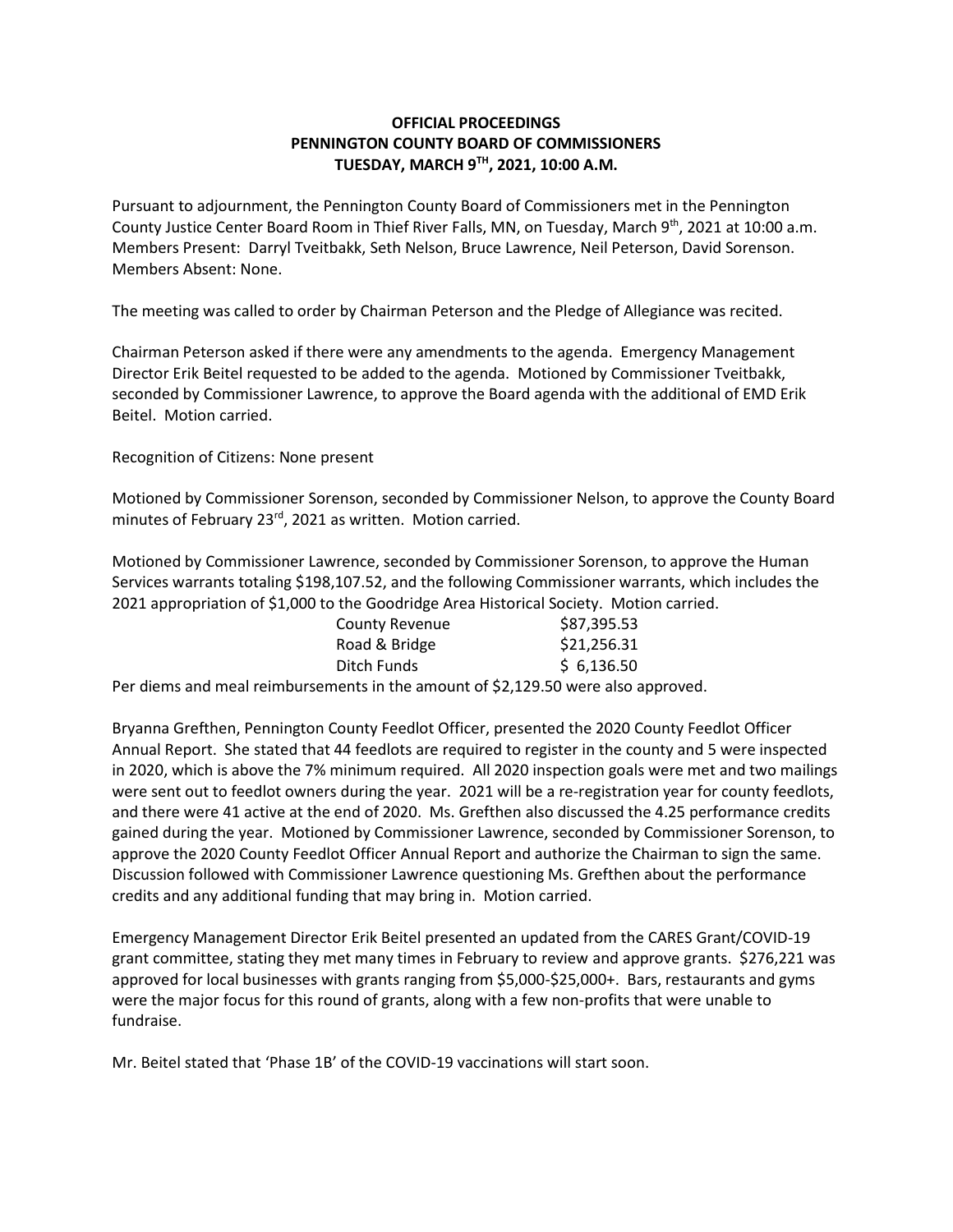County Engineer Mike Flaagan reviewed the bids received for the 2021 supply of culverts, fuel, and bids for equipment rental. Motioned by Commissioner Lawrence, seconded by Commissioner Tveitbakk, to approve the bid for culvert supplies for 2021 as submitted by True North Steel and also the following bids received for equipment rental for the year 2021 and authorize the County Engineer to select from these bidders. Motion carried.

> Anderson Services Beito Repair Hruby Road Service Danni Jarshaw Lunkes, Inc. Nelson Excavating Thygeson Construction Inc. Triple D Construction Weleski Excavating, LLC Wright Construction Inc.

Jeff Olson Construction Olson Construction TRF Inc. (Steve)

Two fuel bids were received with Northdale Oil bidding \$.15 below the posted price and Farmers Union Oil bidding \$.10 below the posted price. Engineer Flaagan stated that they will purchase fuel from both businesses during the year. Motioned by Commissioner Lawrence, seconded by Commissioner Tveitbakk, to approve the bids for fuel supplies for 2021 submitted by Farmers Union Oil and Northdale Oil. Motion carried.

Motioned by Commissioner Lawrence, seconded by Commissioner Tveitbakk, to schedule the Five-Year Road and Bridge Plan Hearing for April 27<sup>th</sup>, 2021 at 4:00 p.m. in the Justice Center Board Room. Motion carried.

Mr. Flaagan discussed an easement near the TRF Regional Airport that must be vacated in order to receive federal funding for construction of the new cargo hangar. A Public Hearing must be scheduled regarding the vacating of this easement. Motioned by Commissioner Tveitbakk, seconded by Commissioner Sorenson, to schedule a Public Hearing regarding the vacating of an easement near the TRF Regional Airport for April 13<sup>th</sup>, 2021 at 9:00 a.m. in the Justice Center Board Room. Motion carried.

Engineer Flaagan stated that Highway Department Annual report will be posted on the website soon and it will be presented at the next Board meeting.

Mr. Flaagan stated that Highway Equipment Operator Jared Voecks has been transferred to fill the vacancy created by the retirement of Mark Swanson at the end of February.

Committee Reports / Commissioner Updates:

Commissioner Tveitbakk noted that technical issues still persist in the Board Room with the conferencing capabilities but they are making progress. The system can receive incoming calls but outgoing calls do not work at this time. He expects the issue to be resolved soon.

County Sheriff Ray Kuznia presented the following personnel items:

Part-Time Corrections Officer Robert Haugen tendered his resignation effective March  $1<sup>st</sup>$ , 2021 as he has accepted a Deputy Sheriff position in Polk County. Motioned by Commissioner Lawrence, seconded by Commissioner Nelson, to approve the resignation of Robert Haugen as Part-Time Corrections Officer. Motion carried.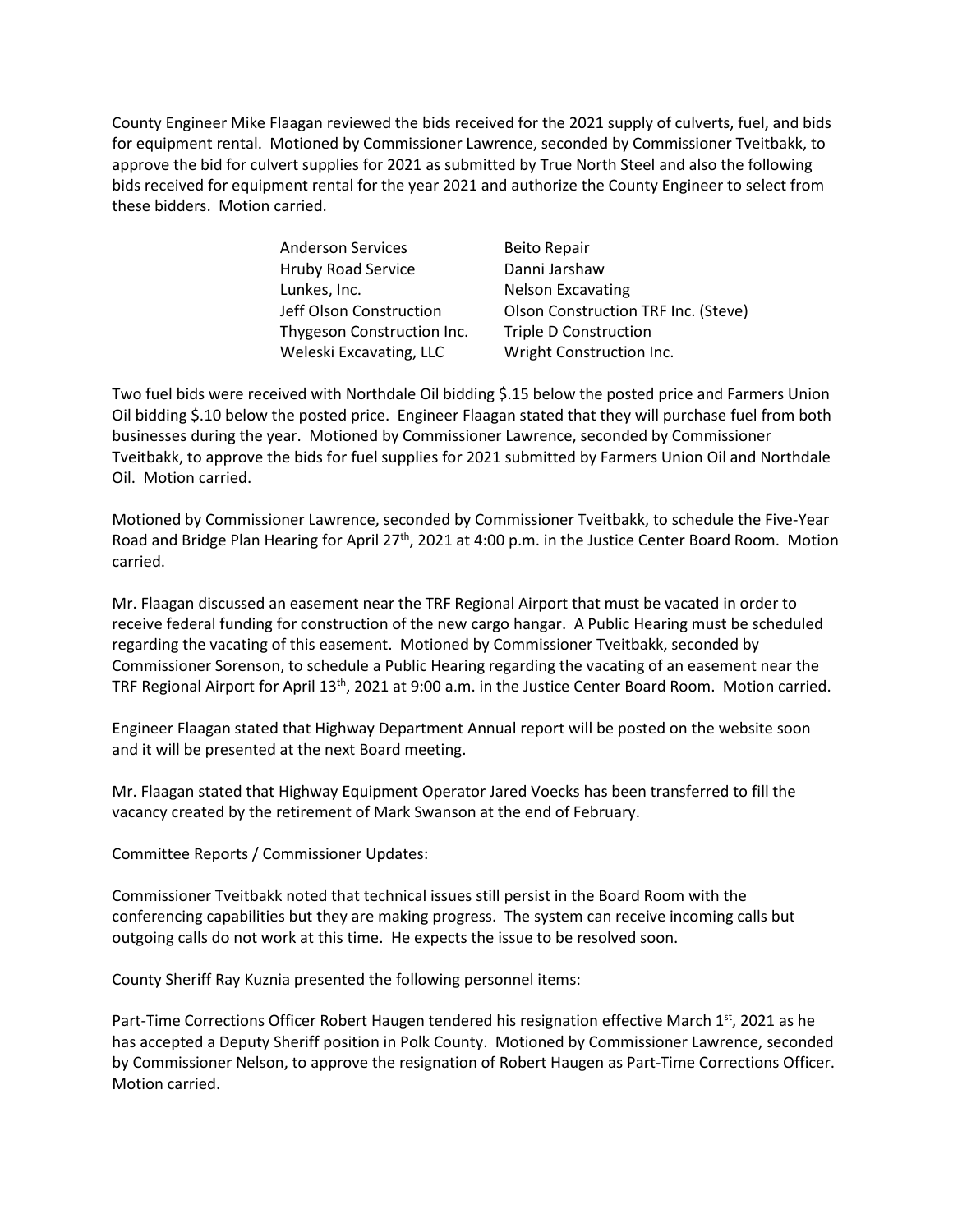Recommendation to transfer Part-Time Corrections Officer Julie Bolduc to Full-Time Corrections Officer effective March 10<sup>th</sup>, 2021. Motioned by Commissioner Lawrence, seconded by Commissioner Sorenson, to approve the transfer of Julie Bolduc to Full-Time Corrections Officer effective March  $10^{\text{th}}$ , 2021. Motion carried.

Commissioner Tveitbakk questioned Mr. Kuznia if conflicts with Line 3 workers in the county has been a problem as some protest groups have said that hundreds of thousands of dollars are being spent here on such conflicts. Sheriff Kuznia said the opposite is true - there have been very few conflicts with Line 3 workers and also that Enbridge Supervisors have asked to be contacted should any issues arise so they can be dealt with internally. Ray noted that the Line 3 seasonal shutdown will occur soon and only a small portion of line workers will remain in the area during that time. He said the majority of Line 3 installation in Pennington County has been completed.

Commissioner Lawrence opened discussion on the CACHE radio system, which is a mobile system housed here in the County, funded by the State, and mainly used by law enforcement in NW MN. It was noted that some of the radios need to be upgraded and that will be discussed in a future meeting.

County Auditor-Treasurer Items: None at this time.

## County Coordinator Items:

Motioned by Commissioner Lawrence, seconded by Commissioner Sorenson, to approve a gambling permit for the Thief River Falls Takedown Club with the site to be located at Carpenter's Corner in Numedal Township. County Coordinator Kevin Erickson stated that the township approved the gambling permit on 11/10/20. Motion carried.

## County Attorney Items:

County Attorney Seamus Duffy recommended the transfer of employee Jill Kolstoe to the full-time position of Officer Manager in the Attorney's office effective March  $1<sup>st</sup>$ , 2021. Ms. Kolstoe has been working FT between the Attorney and Sheriff offices for several years. She would remain at her current wage and upon successful completion of a 3-month probation period would move to step 3 of the Grade 13 wage scale effective June  $1<sup>st</sup>$ , 2021. Motioned by Commissioner Lawrence, seconded by Commissioner Tveitbakk, to approve the transfer of Jill Kolstoe to Full Time Office Manager – Attorney effective March  $1^{st}$ , 2021. Discussion was held with the Board questioning the proposed addition of a Part-Time Legal Secretary for the office. Mr. Duffy stated that is still being discussed by the Personnel Committee. Motion carried.

Commissioner Peterson stated that the Minnesota Rural Counties (MRC) Board will be meeting soon and the main topic will be the proposed Clean Cars standard. Several MN counties have voted to support MRC in their opposition to the standard, and he believes doing the same would send a strong, unified message to the State. Motioned by Commissioner Lawrence, seconded by Commissioner Nelson, to support MRC's opposition language to the Clean Cars standard as follows: "MRC supports legislative review of any and all issues of consequence that would bring harm to the culture and/or economy of rural counties. Further, MRC opposes the attempt by the MPCA to adopt the MN Clean Car rule without consulting the legislature and encourages the Walz administration to withdraw the proposed rule and submit the issue to legislative review." Motion carried.